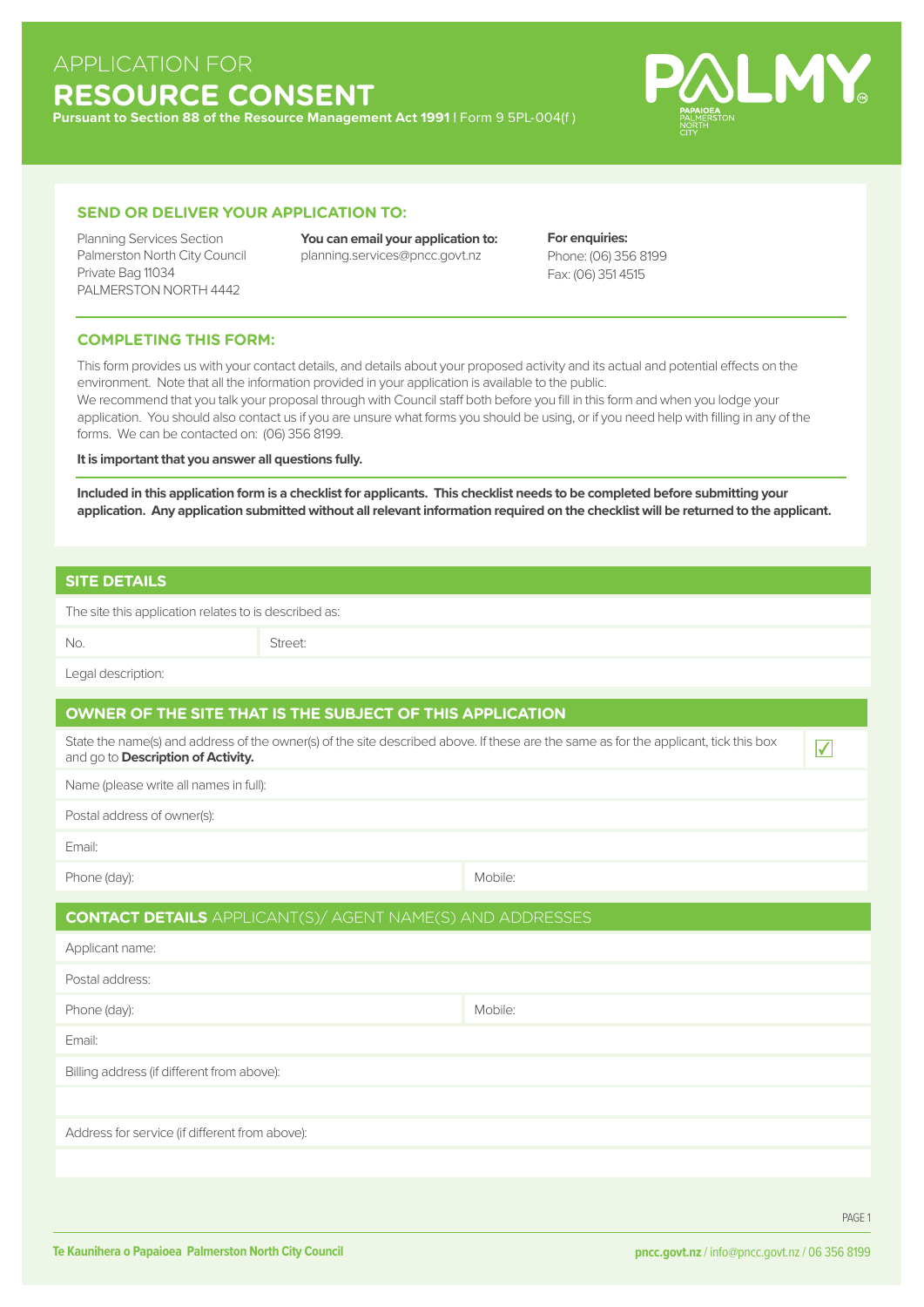## **DESCRIPTION OF THE ACTIVITY OR WORKS PROPOSED AND REASON RESOURCE CONSENT REQUIRED**

(e.g. construction of a dwelling with a height encroachment)

(Continue on a separate sheet if necessary)

| <b>ADDITIONAL RESOURCE CONSENTS</b>                                                                                                                                                                                                            |                                  |       |                         |  |
|------------------------------------------------------------------------------------------------------------------------------------------------------------------------------------------------------------------------------------------------|----------------------------------|-------|-------------------------|--|
| Are additional resource consent(s) required for this proposal?                                                                                                                                                                                 |                                  |       | No<br>Yes               |  |
| If yes, show any other resource consent(s) required as part of this proposal by ticking the relevant boxes below.                                                                                                                              |                                  |       |                         |  |
| <b>APPLIED FOR</b>                                                                                                                                                                                                                             | <b>RESOURCE CONSENT REQUIRED</b> |       | <b>RESOURCE CONSENT</b> |  |
| <b>Land Use Consent</b>                                                                                                                                                                                                                        |                                  |       |                         |  |
| <b>Subdivision Consent</b>                                                                                                                                                                                                                     |                                  |       |                         |  |
| Consent from Regional Council (Horizons.govt.nz)                                                                                                                                                                                               |                                  |       |                         |  |
|                                                                                                                                                                                                                                                |                                  |       |                         |  |
| <b>SIGNATURE</b>                                                                                                                                                                                                                               |                                  |       |                         |  |
| I hereby certify that, to the best of my knowledge and belief, the information given in this application is true and correct. I undertake to pay all<br>actual and reasonable application costs incurred by the Palmerston North City Council. |                                  |       |                         |  |
| Signature of applicant:                                                                                                                                                                                                                        |                                  | Date: |                         |  |
|                                                                                                                                                                                                                                                |                                  |       |                         |  |

PAGE 2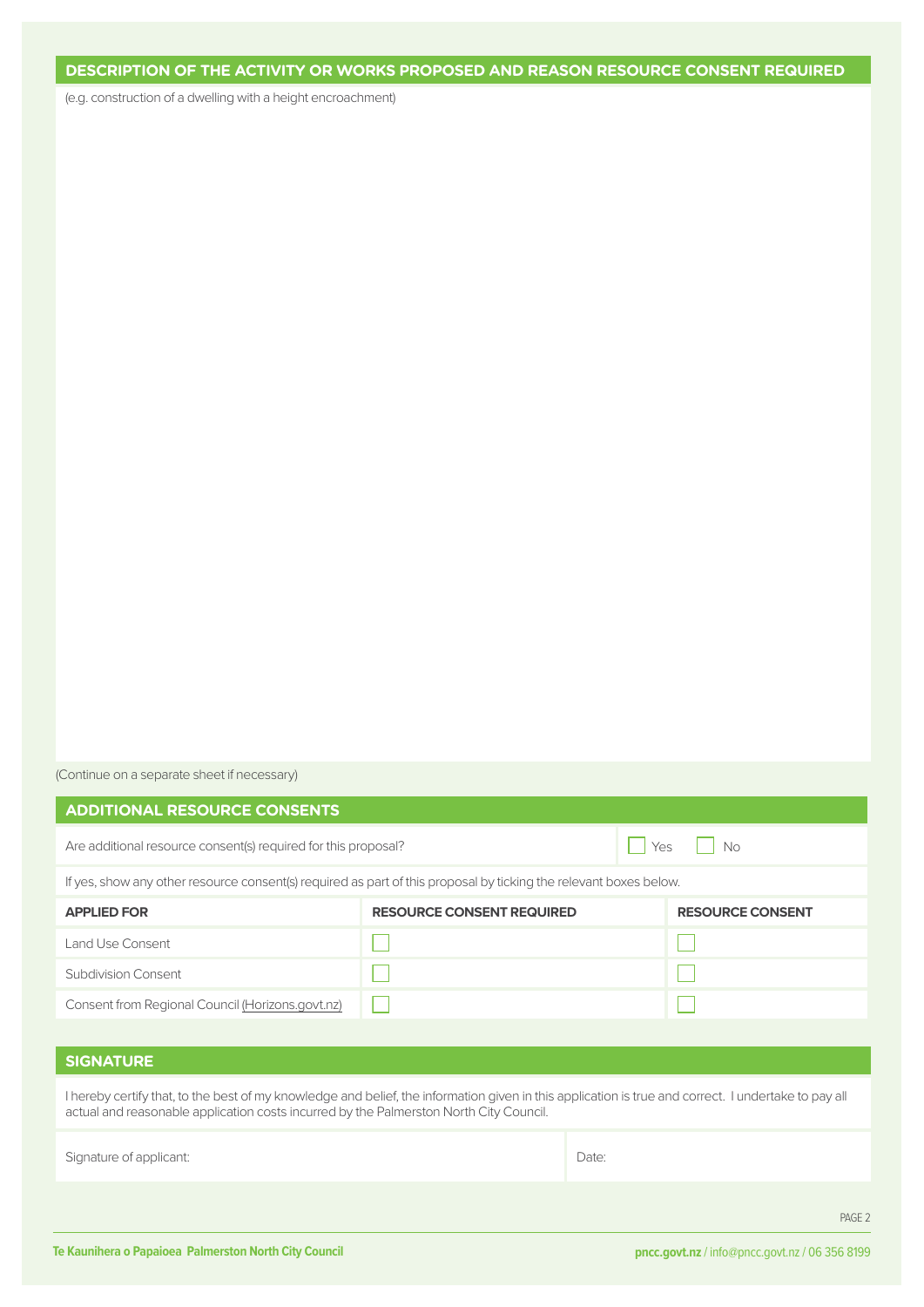| <b>CHECKLIST FOR APPLICANTS</b>                                                                                                                                                                                                                                                                          | OFFICE USE ONLY             |
|----------------------------------------------------------------------------------------------------------------------------------------------------------------------------------------------------------------------------------------------------------------------------------------------------------|-----------------------------|
| The following information must be submitted with this application:<br>(The full list of requirements can be found in Section 5: Information Requirements of the operative District Plan)                                                                                                                 | <b>Information provided</b> |
| A site plan (drawn to a metric scale on either A3 or A4 paper) including:<br>(Note: Where relevant, site plans should include dimensions such as the distance from buildings<br>to boundaries)                                                                                                           |                             |
| North point                                                                                                                                                                                                                                                                                              |                             |
| Legal description                                                                                                                                                                                                                                                                                        |                             |
| Record of title boundaries                                                                                                                                                                                                                                                                               |                             |
| Road frontages and existing buildings                                                                                                                                                                                                                                                                    |                             |
| For a non-residential site, the gross floor area of all buildings on the site and the<br>number of employees (for assessing car-parking requirements)                                                                                                                                                    |                             |
| Layout and location of proposed building and activity                                                                                                                                                                                                                                                    |                             |
| Vehicle parking, service, circulation and manoeuvring, and number and<br>width of vehicle crossings                                                                                                                                                                                                      |                             |
| Landscaping                                                                                                                                                                                                                                                                                              |                             |
| Site coverage calculation<br>(being that portion of the net site area, expressed as a percentage, which is covered by all<br>buildings and storage space) See (Section 4) definitions of the District Plan for further information                                                                       |                             |
| Details of any signage (including design, dimensions and location)                                                                                                                                                                                                                                       |                             |
| Elevations for each proposed building including:                                                                                                                                                                                                                                                         |                             |
| The natural ground level                                                                                                                                                                                                                                                                                 |                             |
| Maximum building height and relevant height recession planes<br>(Note: If the building comes within 1 metre vertically of the height recession plane, or does not comply<br>with the height recession plane, you will also need to provide a finished floor level and ground levels<br>at the boundary.) |                             |
| Floor plan for each proposed building including                                                                                                                                                                                                                                                          |                             |
| The use of all parts of the building, including basements, parking, lifts, storage<br>and service areas                                                                                                                                                                                                  |                             |
| <b>Assessment of Environmental Effects (AEE)</b><br>(See following page for information on completing an AEE)                                                                                                                                                                                            |                             |
| Lodgement fee (See Planning Services fees and charges at pncc.govt.nz)                                                                                                                                                                                                                                   |                             |
|                                                                                                                                                                                                                                                                                                          | <b>Received by:</b>         |